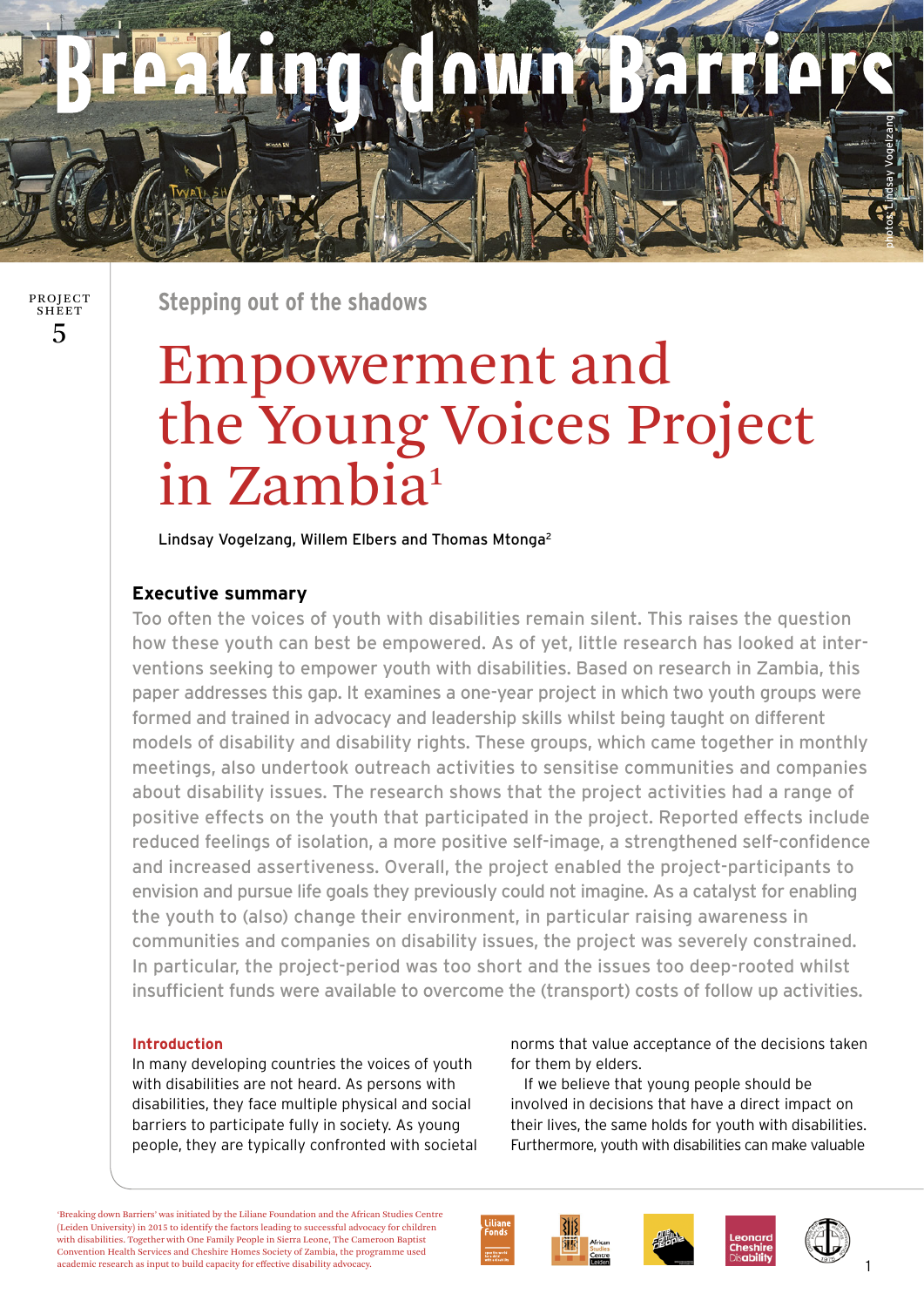contributions to society in general. This makes the empowerment of youth with disabilities a crucial goal to pursue. The question is, however, what is needed for such empowerment to occur. While there is an extensive literature on empowerment, very few studies have examined interventions targeting youth with disabilities. Drawing on evidence in Zambia, this paper seeks to address this gap.



Young Voices and students from Twatasha Community School are marching together in their community to show their dedication to inclusive education and celebrate the international day for children with disabilities.

## **The Young Voices Project**

In 2015-2016 the Cheshire Homes Society of Zambia (CSHZ) implemented the Young Voices (YV) project with one year of funding from the German Embassy. The YV-project focused on young persons with disabilities in Zambia as agents of change. The specific goals were (1) to build the capacity of young people with disabilities as change agents, (2) to enable them to push for the implementation of the Convention on the Rights of Persons with Disabilities (CRPD) in Zambia and (3) in general to improve human rights and living conditions for persons with disabilities. The project built upon the experience gained during the similarly named Young Voices program that was implemented by the Leonard Cheshire Global Disability Alliance in 20 countries in 2009-2012.

To achieve its goals, the YV-project implemented a range of activities. Most importantly, two youth groups of about 30 persons with disabilities in the age range of 16 to 25 years were formed. These groups were subsequently trained in the areas of disability rights, advocacy skills and leadership. In addition, two types of outreach activities were undertaken using awareness raising materials produced in the project. One group visited several communities to convince parents of children with disabilities to stop hiding their children (which is still a common practice in Zambia). The other group tried to sensitize companies about the tax benefits they could enjoy if they employed persons with disabilities.

This paper analyses and discusses whether and how the Young Voices project contributed to the empowerment of youth with disabilities. The analysis distinguishes between internal and external empowerment. Starting from the recognition that marginalized people often refrain from taking action because they lack the self-esteem, assertiveness and knowledge to do so, internal empowerment refers to people gaining the capacity to imagine doing things they never thought themselves to be capable of. External empowerment happens when individuals (and groups) then use this capacity to challenge the power structures in their environment (economic, political, social) that sustain their marginalization. The question for the YV-project is therefore whether the youth with disabilities that participated in the project gained the capacity needed to take action (internal empowerment) and change their environment (external empowerment).

The research was carried out over a period of three months in 2018 in Lusaka, using a combination of semi-structured interviews (29 in total), focus groups (three), Photovoice and participatory observation. Interviews targeted a range of respondents and informants, including members of the Young Voices groups, CSHZ-staff, youth with disabilities that did not participate in the project, and community members and company representatives that were targeted in the outreach activities. Participatory observation was carried out at CSHZ and the two youth groups.

## **Stepping out of the shadows**

This study found that the YV-project was quite successful in enabling youth with disabilities to 'step out of the shadows' as one participant put it. The youth that participated in the project reported a range of positive changes related to their internal empowerment: reduced feelings of isolation, a more positive self-image, a strengthened self-confidence and increased assertiveness. Overall, these qualities gave them a new confidence to pursue life goals they previously could not imagine. Three characteristics of the project proved crucial for achieving these positive outcomes.

Firstly, the project brought youth with disabilities together, some of which were role models to their peers. The youth participating in the project all share the experience of being different from the rest of their family and/or community. Some of them were 'hidden' from the outside world when they were young. Besides experiencing feelings of isolation, many of the project-participants explained that they lacked self-confidence and had low self-esteem prior to participating in the project. The YV-project brought youth with disabilities together which reduced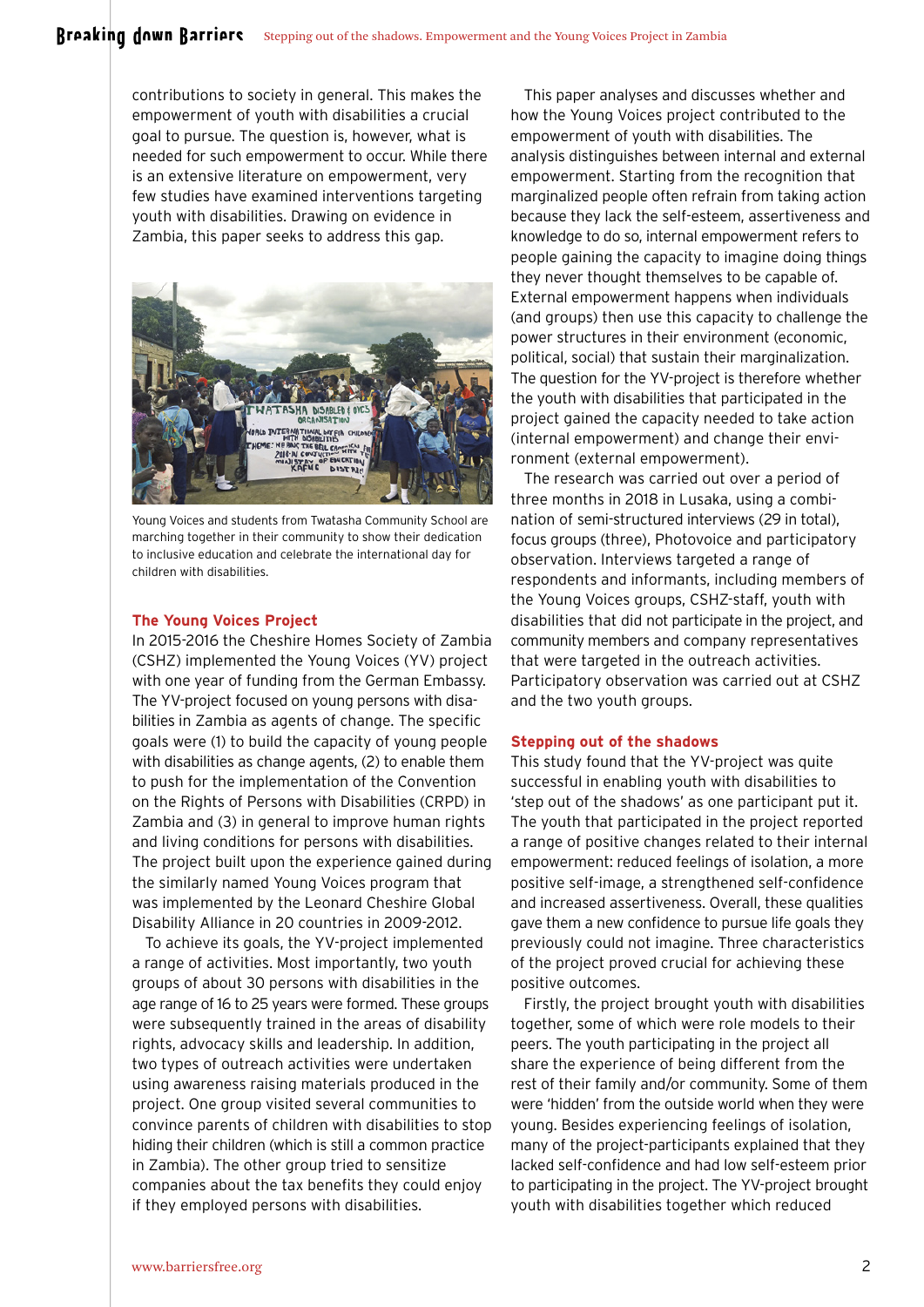

Young Voices, students, parents, community members and representatives of local politics gather together to join the youth their creative performances of all schools in the Kafue community.

feelings of isolation whilst having a positive effect on their self-image. Many youth explained that working closely with group members who already had leadership skills and an entrepreneurial mindset had been particularly inspiring. These 'successful' peers challenged their own negative self-image and showed them that persons with disabilities can create their own success.

Secondly, the project taught the youth (also) about the social model of disability, which says that disability is caused by the way society is organized, rather than by someone's impairment, whilst making them aware of disability rights. A recurring topic in the life stories told by the Young Voices is that they are often seen as 'the problem' by their environment. As such, it is not surprising that many



Members of Young Voices participating in a focus group to discuss the impact of the program on their notion of empowerment.

of them to some degree have internalized this idea. In the YV-project trainings, however, they were introduced to different ways of understanding disability, with an emphasis on the social model. For several of the youth, this was a liberating eye opener. By discussing the social model they learned to view their limitations as (also) arising from their environment, not necessarily from within themselves. Furthermore, the youth learned about disability legislation and their rights. For many of the YV-participants the training was their first encounter with the notion of having rights. Rights awareness provided the youth with a new perspective about the opportunities they have for realizing change. In particular, it boosted their confidence to take action.

Thirdly, the project paid explicit attention to public speaking, both in theory and practice. A recurring topic in the interviews was that youth with disabilities often refrain from speaking out due to a negative self-image, shyness and lack of communication skills. Public speaking played an important role in the skills trainings that were offered to participants. The youth could subsequently practice these skills during their monthly group meetings and outreach activities. A number of the YV-participants explained that they overcame (part of) their shyness while becoming more confident to speak out and defend their rights. Furthermore, several of the youth explained how they became inspired by the project and gained a new sense of purpose as disability activists.